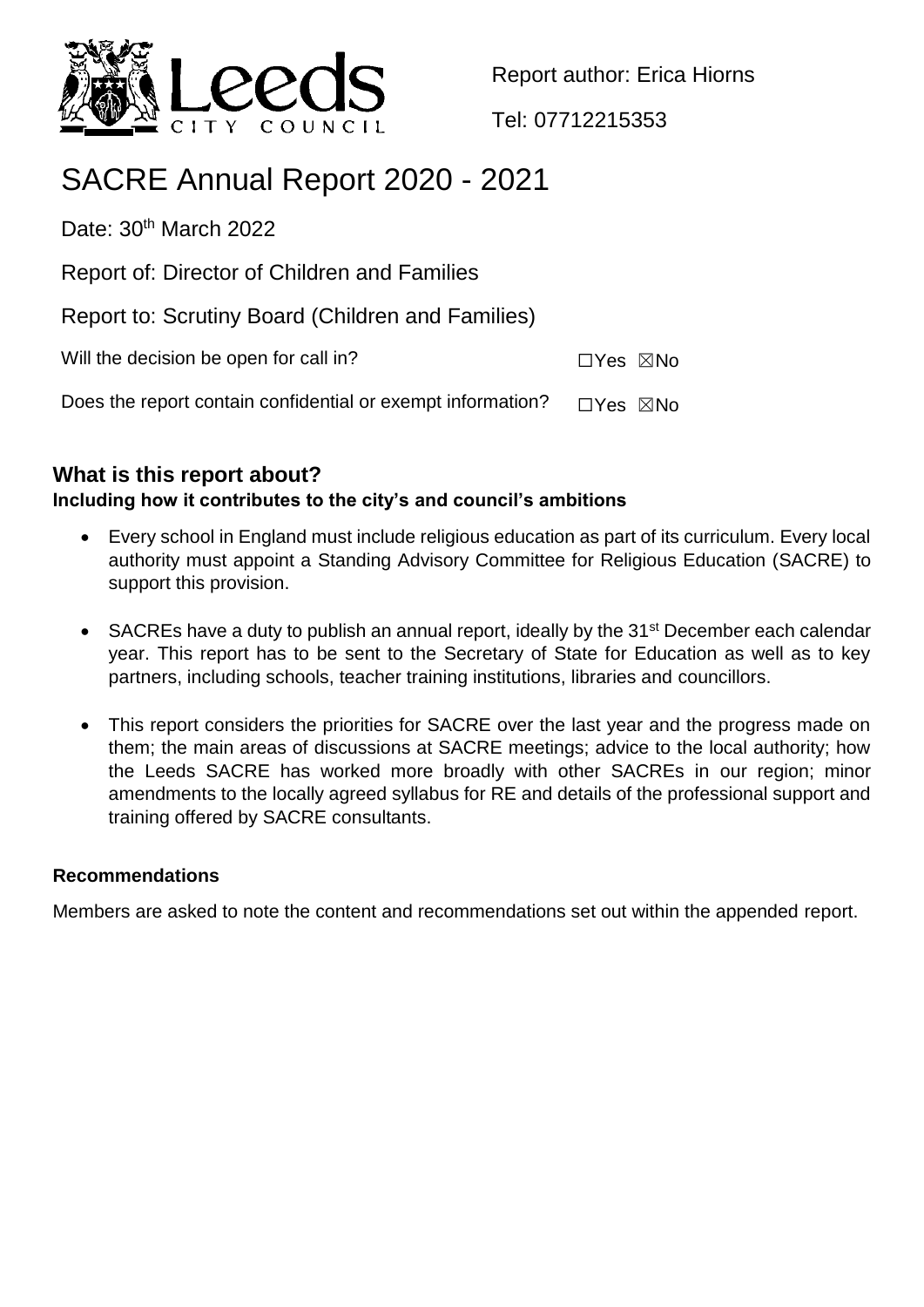#### **Why is the proposal being put forward?**

In keeping with the information above, SACREs are advised to send their annual report to key partners, including councillors.

#### **What impact will this proposal have?**

| <b>Wards Affected:</b>            |          |
|-----------------------------------|----------|
| Have ward members been consulted? | ⊡Yes ⊠No |

#### **What consultation and engagement has taken place?**

2 The report has been considered by Leeds SACRE.

#### **What are the resource implications?**

3 This report has no resource implications.

#### **What are the legal implications?**

4 This report has no specific legal implications.

#### **Does this proposal support the council's 3 Key Pillars?**

☐Inclusive Growth ☒Health and Wellbeing ☐Climate Emergency

- 5 The report outlines how the locally agreed RE syllabus encourages understanding of and empathy for others. It teaches young people to value difference and diversity. This is essential for people's health and well-being that they grow up in communities where they feel accepted, understood and valued. It also describes the free training offered by SACRE consultants to faith communities to support them in hosting visits from schools which aids understanding of different religions and different cultures. Primary schools from Leeds and Kirklees participated in an online interfaith conference. A morning of learning and activities focused on the importance and deeper meanings behind well-known Spring festivals such as Pesach, Holi, Easter, Ramadan and Vaisakhi. This was followed by afternoon sessions on Zoom to give pupils the chance to meet and question faith representatives from Christian, Muslim, Hindu, Sikh and Jewish communities. This further helps pupils recognises their similarities and differences with others and engenders a health sense of belonging.
- 6 Since September 2020 schools have been required to follow statutory guidance on teaching Relationships, Sex and Health Education (RSHE) in English schools. These are deeply personal areas of human life, where facts, feelings, values and experiences all intertwine. Accuracy, sensitivity and safety are all key ingredients in helping children and young people understand how to live healthy and fulfilled lives with integrity and respect. This has always been a sensitive area and perhaps nowhere more so than at the interface between beliefs, sex and relationships. Leeds SACRE, in partnership with Calderdale, Kirklees and Bradford, formed a small working group of SACRE members and local authority advisers to prepare an anthology of authentic and diverse faith perspectives on the areas covered in RSHE, along with some basic background information. Over the year the group presided over the compilation of these materials and involved over 40 members of faith communities, including SACRE members.